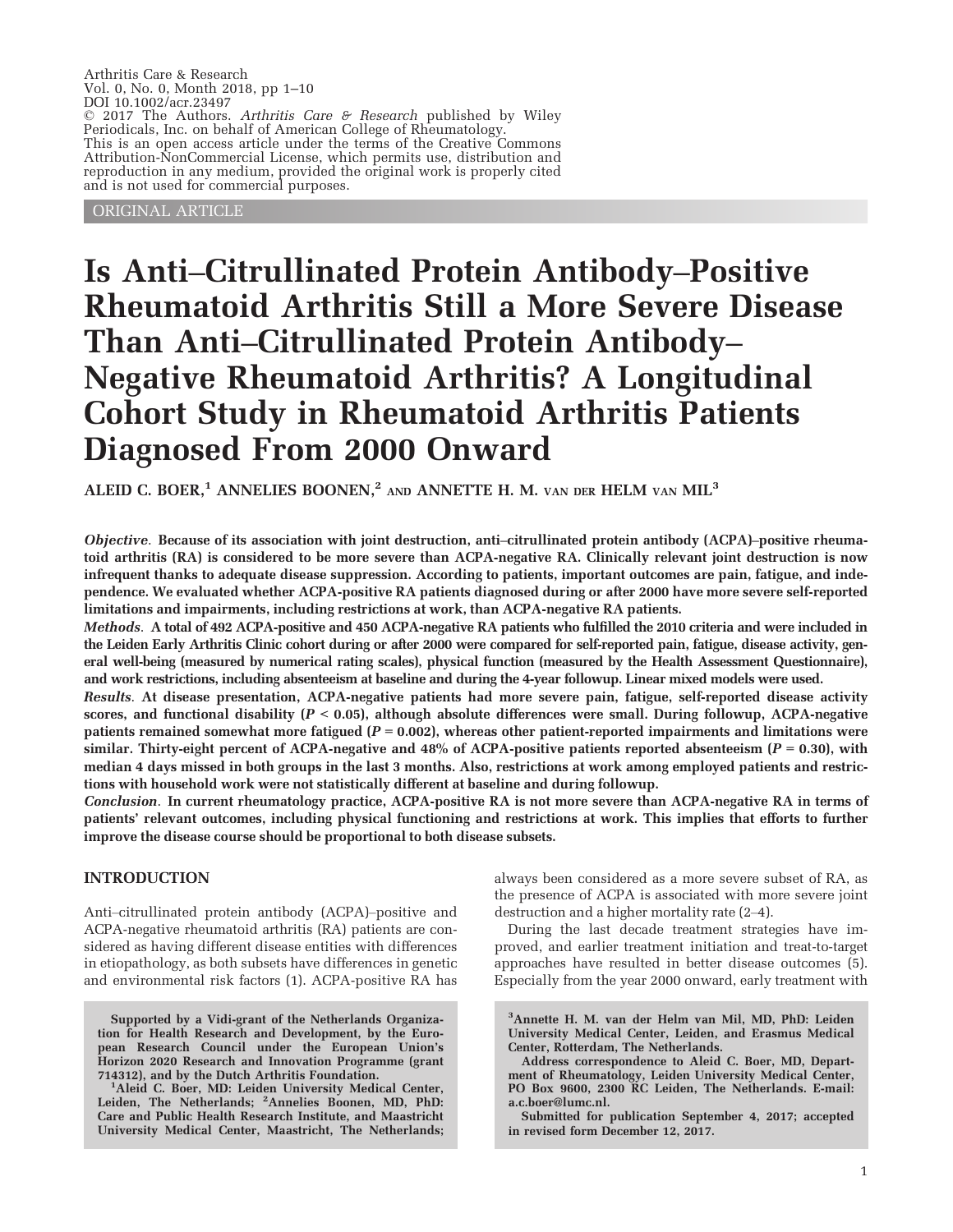## Significance & Innovations

- Anti–citrullinated protein antibody (ACPA)–positive rheumatoid arthritis (RA) is known for its more severe disease course, compared to ACPA-negative RA.
- With current treatment strategies, both disease subsets are equally severe in terms of patient-reported outcomes, including physical functioning and restrictions at work.
- This implies that further efforts to improve the disease course should be proportional to ACPApositive and ACPA-negative RA.

methotrexate (MTX) has become key and, at present, clinically relevant joint destruction has become infrequent (6– 10). In addition, RA patients no longer have an evidently increased mortality rate (11–13). Therefore, these traditional outcomes of RA have become less important. This leads to the consideration of what should be the current essential disease outcomes.

A recent study emphasized determining these outcomes, and according to patients, the important outcomes are pain, fatigue, and independence (14). Independence strongly relates to physical functioning and the ability to perform one's tasks at home and at work (15). It is still unknown if ACPA-positive patients in current rheumatology practice have a worse disease than ACPA-negative RA patients, as evaluated with the abovementioned patient-reported outcomes (PROs). Therefore, this study assessed, in RA patients who were diagnosed from 2000 onward and were treated with up-to-date treatment strategies, whether ACPA-positive patients have more severe PROs, including functional disability and work restrictions, than ACPA-negative RA patients.

#### PATIENTS AND METHODS

Longitudinal cohort. Patients were included in the Leiden Early Arthritis Clinic (EAC) cohort, a populationbased inception cohort in The Netherlands that started in 1993. Inclusion required the presence of arthritis confirmed at physical examination and symptom duration <2 years. Baseline visit was at first presentation of arthritis at the outpatient clinic. Followup visits were performed yearly with questionnaires, 66 swollen (SJC66) and 68 tender joint counts (TJC68), and laboratory investigations (including C-reactive protein [CRP] level, immunoglobulin M– rheumatoid factor [RF; positive if  $\geq 3.5$  IU/ml] and ACPA [anti–cyclic citrullinated peptide (anti-CCP2), Eurodiagnostica, positive if ≥25 U/ml; from 2009 EliA CCP, Phadia, positive if ≥7 U/ ml], as described in detail elsewhere [16]). For the present study, RA patients included in the Leiden EAC cohort during or after 2000 were analyzed. Patients were treated according to routine care. According to local and national protocols, patients were treated initially with MTX; in case of failure a second conventional disease-modifying antirheumatic drug (DMARD) was started or added, and in case of subsequent failure a biologic DMARD was allowed. The strategy of treatment adjustment changed over time, as in our hospital Disease Activity Score (DAS)–steered treatment adjustments became standard as of 2005 (17,18).

To measure experienced pain, fatigue, disease activity, and general well-being, patients were asked by trained research nurses to indicate on single-item numerical rating scales (NRS), ranging from 0 (no symptoms) to 10 (extreme symptoms), the grade that best reflected how they felt affected by arthritis during the last 24 hours. To measure limitations in physical functioning, the multi-item Health Assessment Questionnaire (HAQ), expressed as a disability index (DI) from 0 (no disability) to 3 (severe disability), was used. A questionnaire on work ability was added to the study protocol in 2010. It contained questions from 1) the RA-specific Work Productivity Survey, addressing work status and type of work; 2) the Work Productivity and Activity Impairment Rheumatoid Arthritis questionnaire, assessing influence of disease on productivity at a paid job (presenteeism) or during nonpaid work in the past 7 days, ranging from 0 (no restrictions) to 10 (severe restrictions); and 3) additional questions on the number of days patients had worked with these restrictions in the past 7 days, as well as work days absent in the past 3 months (see Supplementary Table 1, available on the Arthritis Care  $\mathcal E$  Research web site at [http://](http://onlinelibrary.wiley.com/doi/10.1002/acr.23497/abstract) [onlinelibrary.wiley.com/doi/10.1002/acr.23497/abstract](http://onlinelibrary.wiley.com/doi/10.1002/acr.23497/abstract)).

Among employed patients at baseline, we analyzed absenteeism and the number of patients that reported absenteeism; we also analyzed presenteeism (level of restrictions at work) and the number of days employed patients had worked with restrictions in the last week due to arthritis, as well as restrictions with household activities for all patients. Data were gathered at baseline and at the yearly followup visits. Written informed consent was obtained from all patients. The study was approved by the local medical ethics committee.

Patient selection. From all early arthritis patients included between 1993 and 2016 ( $n = 3,722$ ), 2,615 were included during or after 2000; of these, 982 fulfilled the 2010 classification criteria for RA at baseline (19) (see Supplementary Figure 1, available on the Arthritis Care  $\mathcal F$ Research web site at [http://onlinelibrary.wiley.com/doi/10.](http://onlinelibrary.wiley.com/doi/10.1002/acr.23497/abstract) [1002/acr.23497/abstract](http://onlinelibrary.wiley.com/doi/10.1002/acr.23497/abstract)).

RA patients with missing ACPA status were excluded  $(n =$ 40); they did not differ in age, sex, SJC66, CRP level, RF positivity, or symptom duration from patients with available ACPA data (see Supplementary Table 2, available on the Arthritis Care & Research web site at [http://onlinelibrary.](http://onlinelibrary.wiley.com/doi/10.1002/acr.23497/abstract) [wiley.com/doi/10.1002/acr.23497/abstract](http://onlinelibrary.wiley.com/doi/10.1002/acr.23497/abstract)). In total, 450 ACPAnegative and 492 ACPA-positive patients were studied. To evaluate whether the choice of classification criteria affected the results, analyses were repeated with RA defined as fulfilling the 1987 criteria (20). Of the 2,615 patients included from 2000 onward, 563 fulfilled the 1987 criteria at baseline (225 ACPA-negative patients, 338 ACPA-positive patients). A portion of the patients that fulfilled the 1987 criteria did not fulfill the 2010 criteria and vice versa.

Since the introduction of the questionnaire on work ability in 2010, 130 ACPA-negative and 152 ACPA-positive RA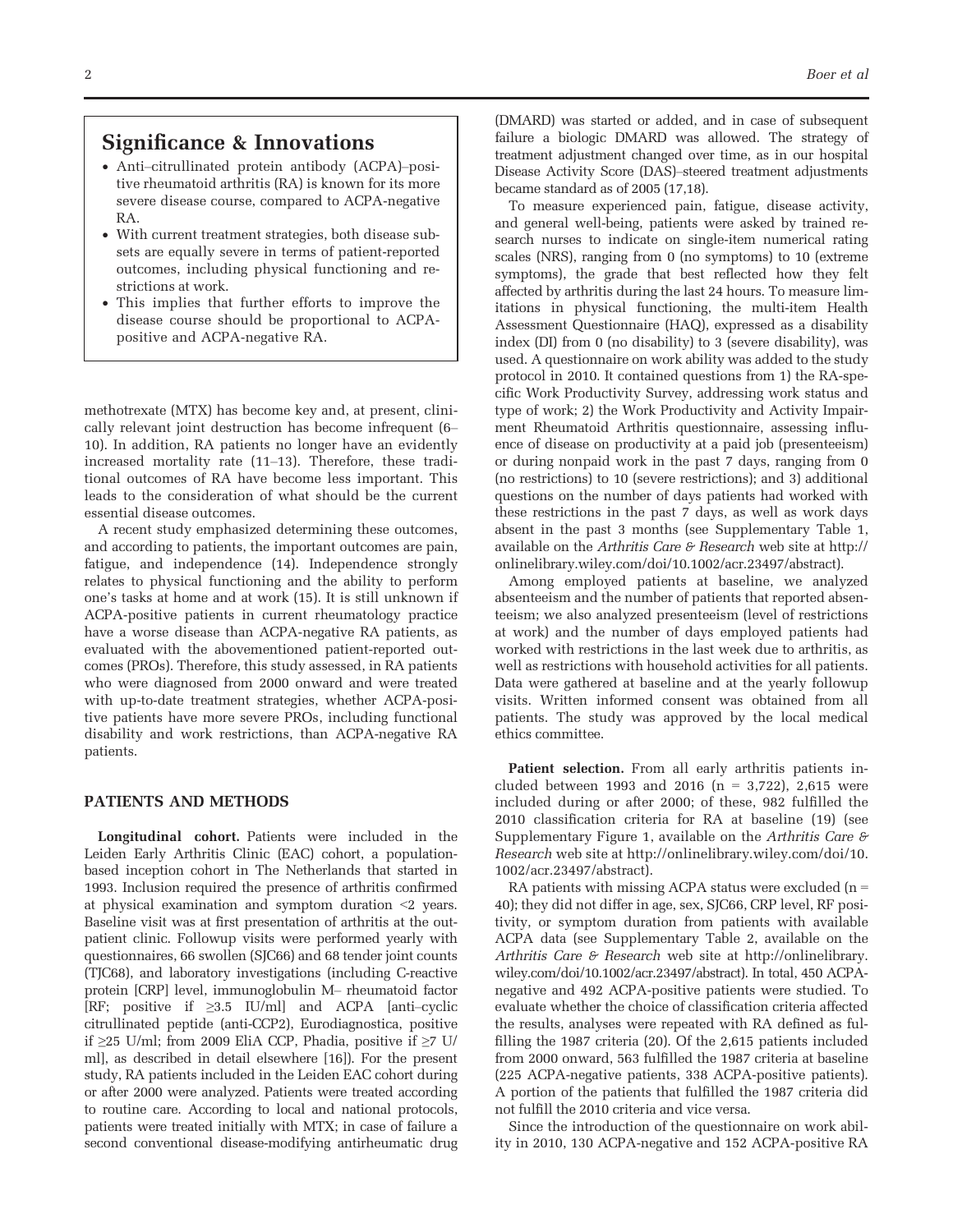patients fulfilling the 2010 criteria were included (see Supplementary Figure 1, available on the Arthritis Care  $\theta$ Research web site at [http://onlinelibrary.wiley.com/doi/10.](http://onlinelibrary.wiley.com/doi/10.1002/acr.23497/abstract) [1002/acr.23497/abstract\)](http://onlinelibrary.wiley.com/doi/10.1002/acr.23497/abstract). Of these 282 patients, 24 ACPAnegative and 36 ACPA-positive patients did not fill in the work ability questionnaire at baseline. These 60 patients did not differ in age, sex, symptom duration, SJC66, CRP level, or RF positivity from those who did complete the work ability questionnaire (see Supplementary Table 3, available on the Arthritis Care & Research web site at [http://onlinelibrary.](http://onlinelibrary.wiley.com/doi/10.1002/acr.23497/abstract) [wiley.com/doi/10.1002/acr.23497/abstract](http://onlinelibrary.wiley.com/doi/10.1002/acr.23497/abstract)). The addition of this questionnaire later in the study does not cause a bias, as missingness is completely at random.

Statistical analyses. We presented median levels and corresponding interquartile ranges. Baseline data were analyzed with a t-test, the Mann-Whitney U test, and chisquare test as appropriate.

For longitudinal analyses between ACPA-negative and ACPA-positive patients, linear mixed models were used. Although PROs were non-normally distributed, the residuals were normally distributed and thus fulfilled the requirement for linear mixed models. Patients were censored after 4 years of followup because the number of patients with followup longer than this period decreased. No random effects were added to the model (21,22). This model has the advantage that all patient information, including those who had missing data of PROs, was used, as it assumes that missing outcomes can be estimated using available measurements. Also, to prevent bias due to selective dropout of patients, we did not apply a minimum followup duration for inclusion in the analyses. To determine the best-fitting covariance matrix, the matrices available in SPSS were considered. Akaike information criterion was used to measure the goodness-of-fit, as this was best for the compound symmetry matrix. We obtained estimates of the main effect of ACPAs. Because the target variables are known to vary with age and sex, adjustments were made in all longitudinal analyses. For PROs of impairments and limitations, adjustments for the year of inclusion were also made (23–25). In analyses, median values of estimated coefficients of the longitudinal analyses are shown. IBM SPSS, version 23, was used, and values less than 0.05 were considered significant.

Sensitivity analyses. In sensitivity analyses, it was first evaluated whether results would be different when ACPAnegative and RF-negative patients were compared to patients with positive ACPA and/or RF, as part of the ACPA-negative patients were RF positive. Second, analyses were repeated in patients that were included during or after 2005. This was done as this study aimed to evaluate patients who were treated according to current treatment strategies. Although an early start of MTX was common from 2000 onward, DASsteered treatment adjustments became fully integrated in daily practice in our hospital from 2005 onward (18).

Finally, as a reference showing that patients treated according to up-to-date treatment strategies were different from patients who were treated in the past, we performed similar analyses for patients who were included in the EAC between 1993 and 1999. In this era, DMARDs were initiated with delay, and/or mild DMARDs (such as hydroxychloroquine) were started as initial therapy, as described elsewhere (5).

## **RESULTS**

Patient characteristics. Table 1 presents baseline characteristics of included RA patients (fulfilling the 2010 criteria). ACPA-negative patients were older (mean age 63 versus 54 years;  $P < 0.001$ ), had more swollen joints than ACPA-positive patients (median 9 versus 5;  $P < 0.001$ ), more tender joints (median 16 versus 10;  $P < 0.001$ ), and a shorter disease duration (median 103 versus 144 days; P < 0.001). Over time a similar proportion (70–80%) of patients

Table 1. Baseline characteristics of RA patients (fulfilling 2010 criteria) for analyses on patient-reported impairments and limitations, and work restrictions\*

|                                        |                                     | <b>Impairments and limitations</b>  |                  |                                       | <b>Work restrictions</b>            |                  |  |
|----------------------------------------|-------------------------------------|-------------------------------------|------------------|---------------------------------------|-------------------------------------|------------------|--|
|                                        | <b>ACPA-negative</b><br>$(n = 450)$ | <b>ACPA-positive</b><br>$(n = 492)$ | $\boldsymbol{P}$ | <b>ACPA-negative</b><br>$(n = 130)$ § | <b>ACPA-positive</b><br>$(n = 152)$ | $\boldsymbol{P}$ |  |
| Impairments and limitations            |                                     |                                     |                  |                                       |                                     |                  |  |
| Age, mean $\pm$ SD years               | $60 + 16$                           | $54 + 14$                           | ${}_{0.001}$     | $59 + 16$                             | $54 + 14$                           | 0.009            |  |
| Female, no. $(\%)$                     | 295(66)                             | 333 (68)                            | 0.49             | 90 (69)                               | 99 (65)                             | 0.47             |  |
| TJC68, median (IQR)                    | $16(10-24)$                         | $10(5-17)$                          | ${}< 0.001$      | $13(8-21)$                            | $8(4-12)$                           | ${}< 0.001$      |  |
| SJC66, median (IQR)                    | $9(4-14)$                           | $5(3-10)$                           | ${}_{0.001}$     | $7(3-12)$                             | $5(2-8)$                            | 0.005            |  |
| $CRP$ (mg/liter), median (IQR)         | $12(3-32)$                          | $11(4-24)$                          | 0.40             | $11(3-32)$                            | $8(3-18)$                           | 0.12             |  |
| RF positive, no. $(\%)$                | 154(34)                             | 431 (88)                            | ${}< 0.001$      | 58(45)                                | 129(85)                             | ${}< 0.001$      |  |
| Symptom duration, median<br>(IQR) days | $103(58-194)$                       | 144 (72-294)                        | ${}< 0.001$      | $94(46 - 210)$                        | $121(68 - 280)$                     | 0.035            |  |

\* P values for age obtained with t-test, chi-square test for dichotomous variables, and Mann-Whitney U test for the other continuous variables. RA = rheumatoid arthritis; ACPA = anti–citrullinated peptide antibody; TJC = tender joint count (68 joints assessed); IQR = interquartile range; SJC = swollen<br>joint count (66 joints assessed); CRP = C-reactive protein; RF = rhe

† TJC was missing in 2 patients, SJC in 1 patient, CRP level in 9 patients, RF in 1 patient, and symptom duration in 12 patients.

‡ TJC was missing in 1 patient, CRP level in 6 patients, RF in 3 patients, and symptom duration in 27 patients.

§ Symptom duration was missing in 1 patient, and SJC in 1 patient.

¶ RF was missing in 1 patient, CRP level in 1 patient, and symptom duration in 1 patient.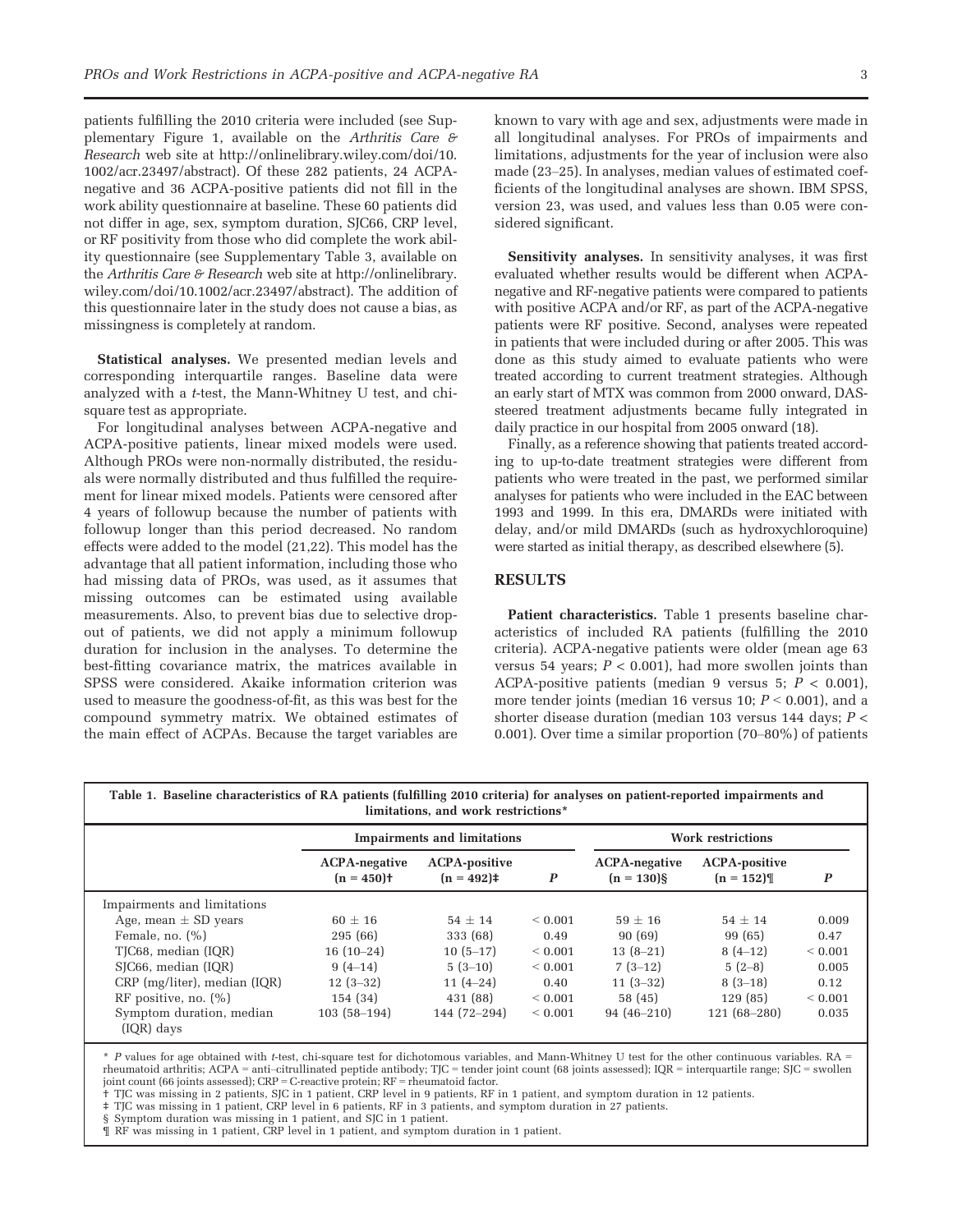

Figure 1. The percentages of anti–citrullinated protein antibody (ACPA)–negative (solid line, squares) and ACPA-positive (broken line, triangles) rheumatoid arthritis patients (fulfilling 2010 criteria) achieving Disease Activity Score remission (<2.4) during 4 years of followup.

achieved DAS-remission (44 joints assessed, DAS < 2.4) (Figure 1), indicating that despite differences in characteristics between both groups the disease activity was equally suppressed in both groups.

Patient-reported impairments and limitations at baseline. ACPA-negative patients reported statistically significant more pain than ACPA-positive patients (median 5.8 versus 5.2;  $P = 0.045$ ), more severe fatigue (median 5.5 versus 5.0;  $P = 0.003$ ), more severe disease activity (median 6.1 versus 5.6;  $P = 0.006$ ), and more functional disability (median 1.0 versus 0.9;  $P = 0.001$ ), although absolute differences were small (Figure 2A). General well-being was equal for both groups of patients (median 4.3 versus 4.0;  $P = 0.25$ ).

As, due to the composition of the 2010 criteria, ACPAnegative patients can only fulfill the criteria in the case of >10 involved joints, and as ACPA-negative patients indeed had more swollen joints, we hypothesized that the patient selection by the criteria used might explain the higher PROs in ACPA-negative patients. Therefore analyses were repeated in the RA patients fulfilling the 1987 criteria. Baseline characteristics are shown in Supplementary Table 4, available on the Arthritis Care  $\theta$  Research web site at [http://](http://onlinelibrary.wiley.com/doi/10.1002/acr.23497/abstract) [onlinelibrary.wiley.com/doi/10.1002/acr.23497/abstract](http://onlinelibrary.wiley.com/doi/10.1002/acr.23497/abstract). Here, no significant differences were observed between ACPAnegative and ACPA-positive RA patients (Figure 2B).

Course of patient-reported impairments and limitations during 4 years of disease. The 450 ACPA-negative and 492 ACPA-positive RA patients (fulfilling 2010 criteria) were studied during 4 years of followup, as shown in Figure 3, which shows the predicted values adjusted for age, sex, and year of inclusion. For all measured variables, the largest improvement was seen during the first year. Both patient groups had equal amounts of pain over time. ACPA-negative patients remained more severely fatigued over time  $(P =$ 0.002,  $\beta$  = 0.53; this  $\beta$  indicates that on an NRS, ranging 0–10, ACPA-negative patients were 0.5 more severely

fatigued). The self-reported disease activity and the HAQ were equal between both groups. We corrected for age in all analyses, and this had a significant effect in only the longitudinal analysis of the HAQ ( $\beta$  = 0.008, P < 0.001, on a scale ranging 0–3).

When RA patients fulfilling the 1987 criteria were studied over time, no statistically significant differences were found for all variables (see Supplementary Figure 2, available on the Arthritis Care & Research web site at [http://onlinelibrary.](http://onlinelibrary.wiley.com/doi/10.1002/acr.23497/abstract) [wiley.com/doi/10.1002/acr.23497/abstract](http://onlinelibrary.wiley.com/doi/10.1002/acr.23497/abstract)). Repeating the analyses in RA patients (both if fulfilling either the 2010 or the 1987 criteria), with additional correction for RF positivity, SJC66, and symptom duration, resulted in no significant differences between ACPA-negative and ACPA-positive patients.

Patient-reported restrictions with work and household activities at baseline. Baseline characteristics of the 130 ACPA-negative and 152 ACPA-positive patients who completed questionnaires on work restrictions are presented in Table 1. Absenteeism and presenteeism among patients with paid work were not different at disease presentation, as shown in Table 2. Thirty-eight percent of ACPA-negative versus 48% of ACPA-positive employed patients reported absenteeism in the last 3 months ( $P = 0.30$ ), with median 4



Figure 2. Patient-reported outcomes of impairments and limitations of anti–citrullinated protein antibody (ACPA)–negative (black bars) and ACPA-positive (gray bars) patients fulfilling the 2010 criteria (A) and the 1987 criteria (B) at baseline. Median values and corresponding interquartile ranges are shown for severity of self-reported pain, fatigue, disease activity, and general well-being, measured by numerical rating scale (NRS), ranging 0–10, and physical function by the Health Assessment Questionnaire (HAQ) disability index (DI), ranging 0–3, in the last 24 hours.  $* = P < 0.05$  by Mann-Whitney U test.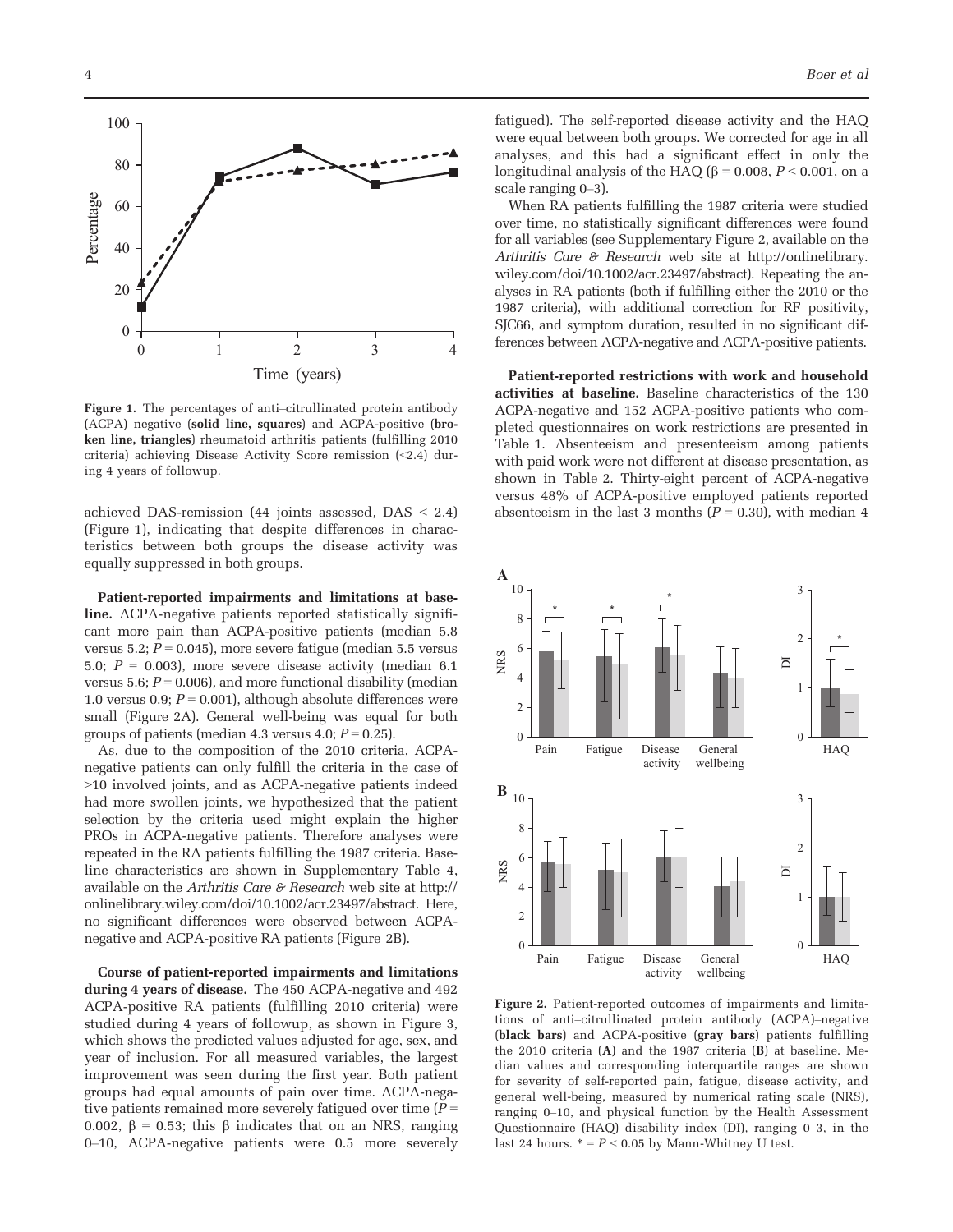

Figure 3. Patient-reported outcomes of impairments and limitations of anti–citrullinated protein antibody (ACPA)–negative and ACPApositive rheumatoid arthritis (RA) patients fulfilling the 2010 criteria during 4 years of followup. Presented are median predicted values obtained by linear mixed models adjusted for age at inclusion, sex, and year of inclusion. In case of significance of the interaction between ACPA and time, this was added to the modeled figures. Pain, fatigue, disease activity, and general well-being were measured by a numerical rating scale (range 0–10). Physical function was measured by the Health Assessment Questionnaire (HAQ) disability index (range 0–3). Both groups experienced equal pain; ACPA-negative patients were more severely fatigued ( $P = 0.002$ ,  $\beta = 0.53$ ) than ACPA-positive patients. Both groups had equal self-reported disease activity, general well-being, and HAQ. Following are the numbers of available data per followup year for ACPA-positive patients for A, pain: 457, 316, 224, 240, 209; B, fatigue: 447, 276, 187, 202, 176; C, disease activity: 457, 315, 224, 239, 209; D, general well-being: 449, 316, 223, 242, 210; and E, HAQ: 430, 268, 140, 221, 197. Following are the numbers of available data per followup year for ACPA-negative patients for pain: 404, 257, 177, 165, 138; fatigue: 400, 232, 150, 143, 114; disease activity: 403, 257, 177, 166, 138; general well-being: 401, 257, 175, 166, 139; and HAQ: 382, 224, 105, 147, 120.

days missed at work for both groups. Presenteeism due to arthritis was equal, median 3 versus 5, and the days worked with restrictions due to arthritis was median 4 versus 3 days for ACPA-negative and ACPA-positive

patients, respectively. Also, restrictions due to arthritis at home were similar. The median level of restriction was 6 versus 7 in ACPA-negative and ACPA-positive patients, and median days restrictions due to arthritis was 7 versus 6,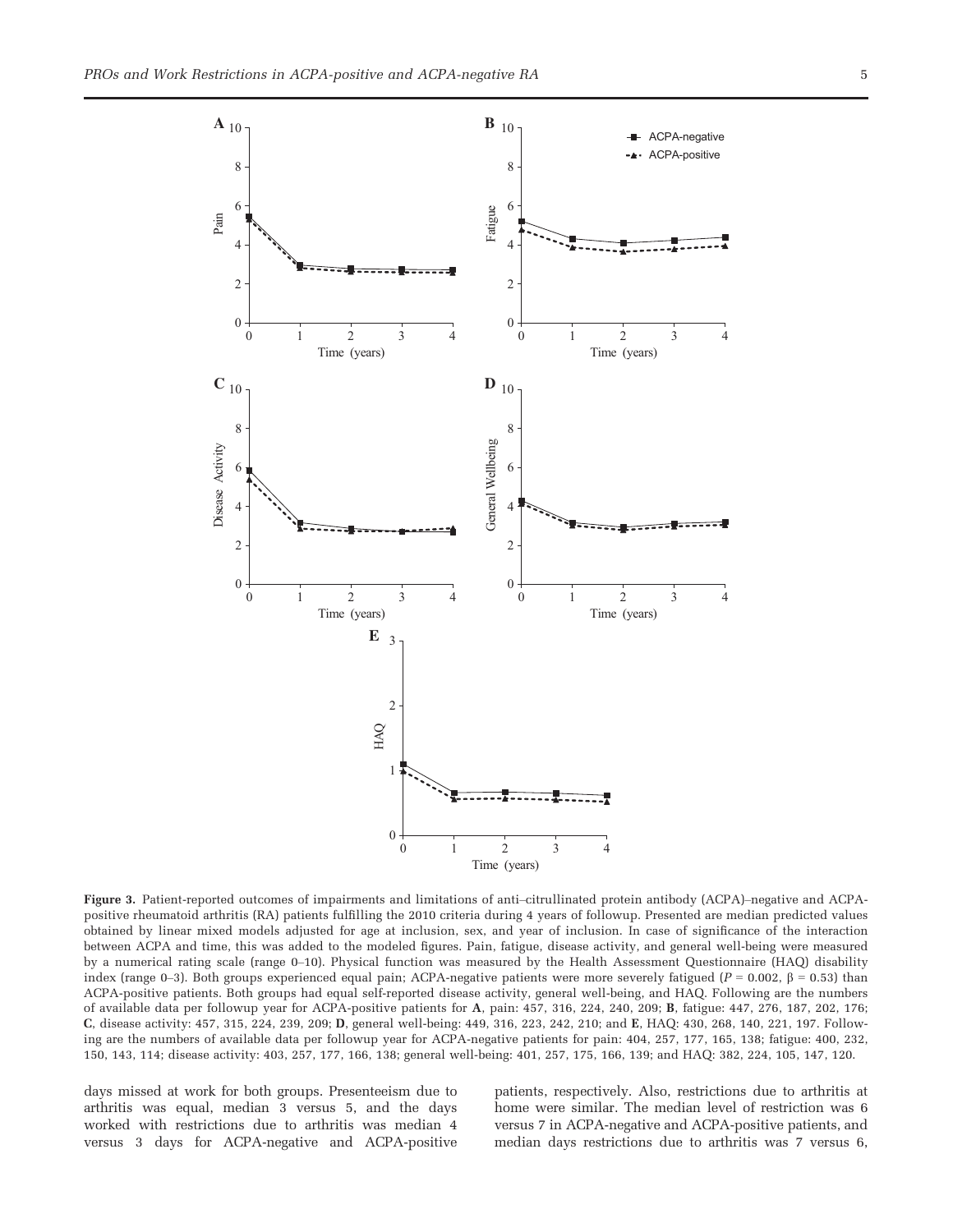|                                                                                         | <b>ACPA-negative</b><br>$(n = 130)$ | <b>ACPA-positive</b><br>$(n = 152)$ | $\boldsymbol{P}$ |
|-----------------------------------------------------------------------------------------|-------------------------------------|-------------------------------------|------------------|
| Productivity at home                                                                    |                                     |                                     |                  |
| Level of restrictions in household work productivity past 7 days, median (IQR)          | $6(2-8)$                            | $7(3-8)$                            | 0.84             |
| Days restricted in household productivity past 7 days, median (IQR)                     | $7(3-7)$                            | $6(2-7)$                            | 0.25             |
| Employed, no. $(\%)$                                                                    | 40(31)                              | 69 (45)                             | 0.001            |
| Age, mean $\pm$ SD years                                                                | $47 \pm 13$                         | $49 \pm 11$                         | 0.31             |
| Type of work                                                                            |                                     |                                     | 0.48             |
| Physical, no. $(\% )$                                                                   | 7(18)                               | 16(23)                              |                  |
| Physical and mental no. $(\%)$                                                          | 19 (48)                             | 25(36)                              |                  |
| Mental, no. $(\% )$                                                                     | 13 (33)                             | 27 (39)                             |                  |
| Productivity in the work placet                                                         |                                     |                                     |                  |
| Work hours per week, median (IQR)                                                       | $32(20-38)$                         | $28(20-40)$                         | 0.80             |
| Work days per week, median (IQR)                                                        | $5(4-5)$                            | $5(3-5)$                            | 0.31             |
| Missed any work in last 3 months, no. $(\%)$                                            | 15(38)                              | 33 (48)                             | 0.30             |
| Days missed at work in last 3 months (absenteeism), median (IQR)                        | $4(2-21)$                           | $4(2-12)$                           | 0.92             |
| Level of restrictions in work productivity (presenteeism) past 7 days,<br>median (IQR)‡ | $5(2-8)$                            | $3(2-8)$                            | 0.41             |
| Days restricted while at work past 7 days, median (IQR)                                 | $4(2-7)$                            | $3(0-5)$                            | 0.20             |

Analyzed in employed patients only. ‡ On a 0–10 scale, where 0 means no restrictions and 10 means complete restrictions.

respectively. Statistically, differences were nonsignificant for all analyses.

When the RA patients fulfilling the 1987 criteria were studied, no statistically significant differences were observed for all analyses (Supplementary Table 5, available on the Arthritis Care & Research web site at [http://](http://onlinelibrary.wiley.com/doi/10.1002/acr.23497/abstract) [onlinelibrary.wiley.com/doi/10.1002/acr.23497/abstract](http://onlinelibrary.wiley.com/doi/10.1002/acr.23497/abstract)).

Course of patient-reported restrictions with work and household activities during 4 years of disease. Presenteeism was assessed during 4 years of followup and was equal between both groups ( $P = 0.89$ ). ACPA-negative patients fulfilling the 2010 criteria had more days with restrictions at work ( $P = 0.02$ ,  $\beta = 0.89$ ; this  $\beta$  indicates that ACPA-negative patients had 0.89 days more restrictions) than ACPA-positive patients. Both restrictions at home  $(P =$ 0.17) and the days restrictions at home  $(P = 0.64)$  were equal, as illustrated by Figure 4. Evaluating the RA patients fulfilling the 1987 criteria over time revealed no significant differences in all these analyses (Supplementary Figure 3, available on the Arthritis Care  $\mathcal F$  Research web site at [http://](http://onlinelibrary.wiley.com/doi/10.1002/acr.23497/abstract) [onlinelibrary.wiley.com/doi/10.1002/acr.23497/abstract\)](http://onlinelibrary.wiley.com/doi/10.1002/acr.23497/abstract).

Results of sensitivity analyses. Because 33% of the ACPA-negative RA patients fulfilling the 1987 criteria were RF positive, patients without ACPA or RF  $(n = 296)$  were compared to patients with ACPA and/or RF  $(n = 646)$ . At baseline, patients without ACPA and/or RF had more selfreported pain ( $P = 0.003$ ), were more severely fatigued ( $P =$ 0.045), had a more severe disease activity  $(P < 0.001)$ , and more severe functional disability  $(P = 0.001)$ . General wellbeing was equal ( $P = 0.17$ ). Thus, these findings were similar to the results of the main analyses. Over 4 years of followup, patients without ACPA and/or RF had more severe pain ( $P = 0.007$ ,  $\beta = 0.37$ ), were more severely fatigued ( $P = 0.001$ ,  $\beta = 0.60$ ), had more severe disease activity ( $P = 0.001$ ,  $\beta = 0.44$ ), and more severe general wellbeing ( $P = 0.026$ ,  $\beta = 0.29$ ). The HAQ over time was not statistically different between both groups ( $P = 0.08$ ).

RA patients (fulfilling 2010 criteria) without ACPA or RF  $(n = 72)$  and patients with ACPA and/or RF  $(n = 210)$  were evaluated for restrictions at work and at home. At baseline, patients with and without ACPA and/or RF had equal absenteeism ( $P = 0.21$ ), presenteeism ( $P = 0.75$ ), number of days restrictions at work  $(P = 0.31)$ , level of restrictions at home  $(P = 0.91)$ , and number of days restrictions at home  $(P = 0.97)$ . Over 4 years of followup, both groups had equal presenteeism  $(P = 0.78)$ . ACPA- and RF-negative patients had more days restrictions at work due to arthritis ( $P = 0.043$ ,  $\beta = 1.2$ ). The level of restrictions at home  $(P = 0.77)$  and days restrictions at home  $(P = 0.50)$  were equal between the groups.

Because DAS-steered treatment became regular as of 2005, analyses were repeated for RA patients fulfilling the 2010 criteria included during or after 2005. This showed similar results as that of the total group. At baseline, ACPA-negative patients reported more severe pain than ACPA-positive patients ( $P = 0.016$ ,  $\beta = 0.20$ ), more severe fatigue ( $P = 0.003$ ,  $\beta$  = 0.45), more severe disease activity (P < 0.001,  $\beta$  = 0.39), more severe general well-being ( $P = 0.029$ ,  $\beta = 0.14$ ), and more functional disability ( $P = 0.001$ ,  $\beta = 0.08$ , on a scale ranging 0–3). Also, followup data showed similar results as that of the total group, as shown in Supplementary Figure 4, available on the Arthritis Care  $\mathcal F$  Research web site at [http://](http://onlinelibrary.wiley.com/doi/10.1002/acr.23497/abstract) [onlinelibrary.wiley.com/doi/10.1002/acr.23497/abstract](http://onlinelibrary.wiley.com/doi/10.1002/acr.23497/abstract).

Finally, to compare the main findings with those obtained on RA patients that were treated in earlier time periods and thus with different treatment strategies, the analyses of patient-reported impairments and limitations in ACPApositive and ACPA-negative patients were also performed on RA patients included in the EAC between 1993 and 1999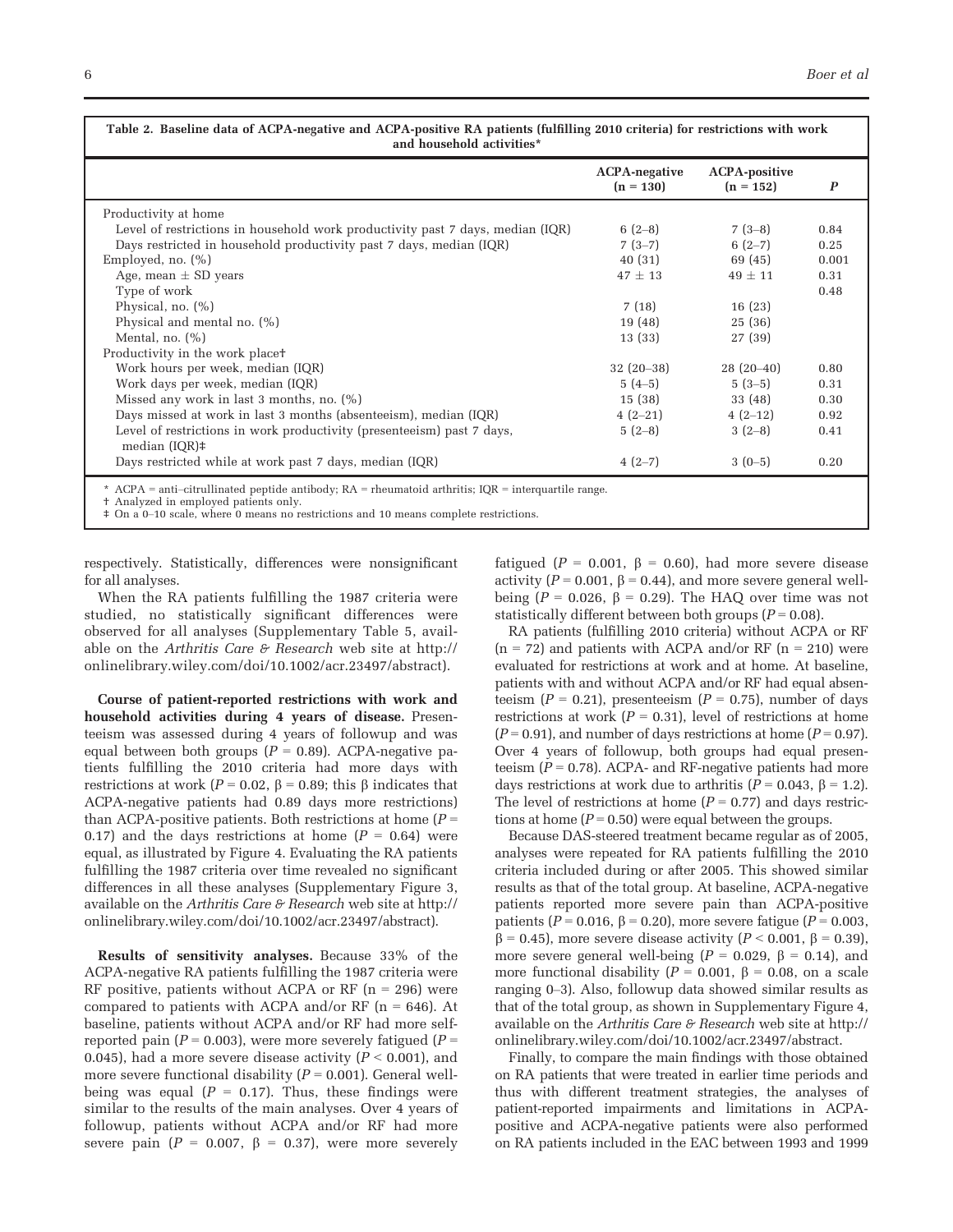

Figure 4. Restrictions with work and household activities in anti–citrullinated protein antibody (ACPA)–negative and ACPA-positive rheumatoid arthritis (RA) patients fulfilling the 2010 criteria. Presented are median predicted values obtained by linear mixed models adjusted for age at inclusion and sex of ACPA-negative and ACPA-positive RA patients according to the 2010 criteria. A, Presenteeism (level of restrictions at work), B, number of days restrictions at work, C, level of restrictions, and D, days restrictions with household activities (at home) over 4 years of followup. Level of restrictions was measured on a scale of 0–10. Days restrictions due to arthritis ranged from 0–7 days. Presenteeism was equal  $(P = 0.89)$ . ACPA-negative patients had a significantly higher number of days restrictions at work due to arthritis ( $P = 0.02$ ,  $\beta = 0.89$ ). Level of restrictions ( $P = 0.17$ ) and number of days they had restrictions at home ( $P = 0.64$ ) were equal. Following are the numbers of available data per followup year for ACPA-positive patients for level of restrictions at work: 63, 52, 44, 31, 19; days restrictions at work: 53, 50, 36, 27, 17; level of restrictions at home: 103, 83, 75, 59, 37; and days restrictions at home: 89, 69, 63, 51, 28. Following are the numbers of available data per followup year for ACPA-negative patients for level of restrictions at work: 38, 20, 12, 9, 5; days restrictions at work: 36, 17, 10, 9, 4; level of restrictions at home: 82, 58, 39, 24, 12; and days restrictions at home: 71, 44, 26, 16, 8.

 $(n = 335)$ . As shown in Supplementary Figure 5 (available on the Arthritis Care  $\mathcal F$  Research web site at [http://](http://onlinelibrary.wiley.com/doi/10.1002/acr.23497/abstract) [onlinelibrary.wiley.com/doi/10.1002/acr.23497/abstract](http://onlinelibrary.wiley.com/doi/10.1002/acr.23497/abstract)), several PROs were more severe in ACPA-positive RA patients during 4 years of followup; statistical significance was reached for general well-being ( $P = 0.020$ ,  $\beta = 0.10$ ) and a tendency toward significance for patient-reported disease activity ( $P = 0.06$ ,  $\beta = 0.05$ ).

### DISCUSSION

This large longitudinal study assessed whether, at present, ACPA-positive RA patients are still more severely affected than ACPA-negative RA patients, using self-reported impairments and limitations, including functional disability and restrictions at work as outcomes. The current availability of treatment strategies to suppress inflammation drastically reduced the frequency and degree of joint damage, causing the prospects of RA patients to change substantially (10). Consequently, other disease outcomes have become central, and patients have rated pain, fatigue, well-being, and independence, factors which have been studied here, as most important (14). In addition, physical functioning and work ability, the key components of independence in RA, are important from a socioeconomic perspective. We did not observe a more severe disease patient burden in ACPA-positive RA. Obviously, the present data require validation in an independent cohort. Nonetheless, the assumption that ACPA-positive RA is a more severe disease seems no longer true in current rheumatology practice when the mentioned PROs are considered.

Contrary to the hypothesis tested, we actually observed some differences to the detriment of ACPA-negative patients. However, these differences were small and clinically irrelevant. As ACPA-negative patients were older, which was also shown in previously performed studies, we corrected for age in all longitudinal analyses (26). Also, when analyses were additionally adjusted for comorbidities, similar results were obtained (data not shown). We hypothesized that the small differences found were most likely caused by the fact that RA patients without ACPA or RF need >10 joints involved to fulfill the criteria, and ACPA-negative patients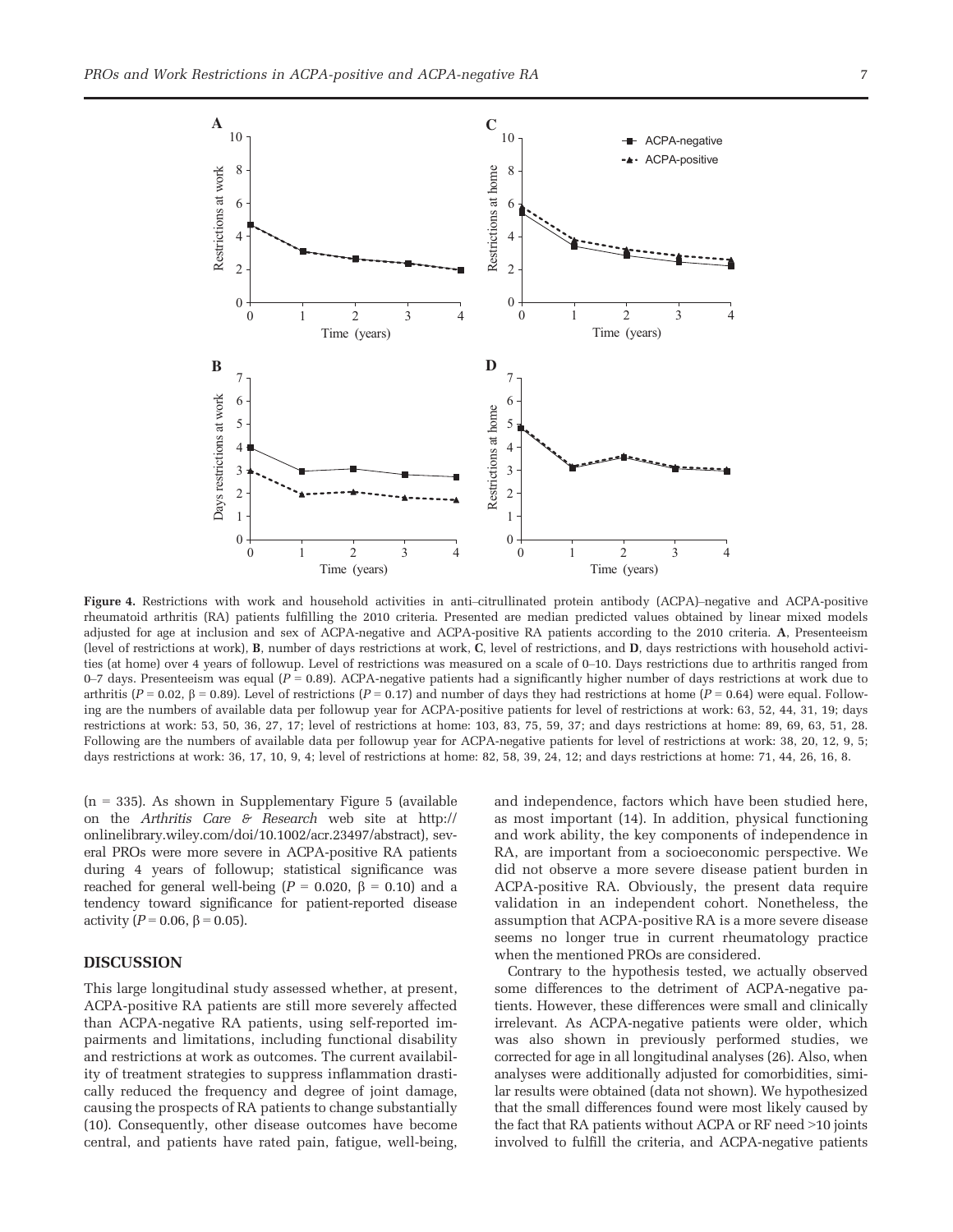with positive RF required 4–10 joints involved, as reflected by the patient characteristics, which showed that ACPAnegative RA patients (according to the 2010 criteria) had a higher TJC and SJC than ACPA-positive patients. This effect has been observed before (27,28). For this reason we repeated the analyses in patients classified according to the 1987 criteria, with a more similar joint count between ACPA-negative and ACPA-positive patients. Then, we did not observe the somewhat higher disease burden for ACPA-negative RA, when treated with current treatment strategies and considering patient-reported impairments and limitations. Thus, although this study was not set up to compare the 2010 and 1987 criteria, the presented data do confirm previously reported observations that ACPA-positive RA by the 2010 criteria consists of a less severe subset of patients than ACPA-positive RA by the 1987 criteria, and that ACPAnegative RA by the 2010 criteria consists of a more severe subset of patients compared to ACPA-negative RA by the 1987 criteria (27,28).

In current research, there is a tendency to concentrate more on ACPA-positive than on ACPA-negative RA. For example, many more whole genome genetic studies were performed on ACPA-positive RA (29). This focus in etiopathologic studies is possibly explained by the paradigm that ACPA-negative RA might represent a more heterogeneous subset of patients, and that current research has revealed fewer clues on the possible causes or mediators of ACPA-negative RA. This could have resulted in ACPA having conquered a more prominent position in the identification of RA within the 2010 criteria. This study, however, does not intend to address the issue on the classification criteria. The data presented clearly demonstrate that, at present, ACPA-negative RA is equally severe as ACPA-positive RA when patient-reported impairments and limitations are studied as outcomes. This has implications for future research, both for etiopathophysiologic and clinical studies. The present data highlight the importance of keeping the scope set on ACPA-negative RA as well, because it has become an equally severe disease. Moreover, the prevalence of ACPA-negative RA, as measured in early arthritis cohorts, concerns up to half of the total RA-population (26,30).

The risk of misdiagnosis is often estimated higher for ACPA-negative RA than for ACPA-positive RA. In this study, patients were diagnosed with RA according to the treating rheumatologist, and this clinical diagnosis was verified after 1 year of disease in the medical files of all patients. Hence, patients who developed other diseases were no longer in the data set. Thereafter, patients were checked as to whether they fulfilled the 2010 criteria (or 1987 criteria for subanalyses). When all these conditions were met, patients were included. Because of this stringent selection, we think that the risk of misdiagnosis of ACPA-negative RA is low.

Secondary comorbidities like fibromyalgia (FM) could also influence the PROs, like pain and fatigue (31). Data on secondary FM were not collected in our cohort. However, we have no reason to believe that secondary FM would have influenced our comparisons between autoantibodypositive and autoantibody-negative patients, as previous studies have demonstrated that RA patients with and without concomitant FM have an equal prevalence of RF positivity (31–34).

Measuring patients' perceptions of health is a standard approach in observational studies and epidemiologic research. Measurements of PROs have proven to be valid and responsive and are sensitive to detect differences between patient groups (28,35–38). This is the first study to extensively compare several PROs and work ability among ACPA-positive and ACPA-negative RA patients during 4 years of followup. Other studies have included the HAQ or DAS in their analyses and sometimes other PROs (28,36– 39). However, these measurements were mainly performed at baseline and were not conducted to find differences between ACPA-positive and -negative patients over time. Further, it was shown that patients with RA in countries with higher welfare score worse on PROs, despite lower levels of objectively measured disease outcomes (8,25,40). However, this study was conducted in only 1 country.

PROs may be influenced by secular trends (23–25). Patients studied were included between 2000 and 2014. To prevent confounding effects, we corrected the analyses for the year of inclusion. There is no reason to believe that personal contextual factors such as education or self-efficacy are different between ACPA-positive and ACPA-negative patients.

A limitation of PROs could be that reproducibility is sometimes not very satisfactory (41), and the difficulty of any study using self-reported outcomes can be that they may be susceptible to nonresponse and recall bias. We do not expect this to cause a difference for the comparison made. Also, we are aware that absenteeism is calculated with a recall period of 3 months, and some patients present with symptom durations shorter than this. However, if this had any effect, it would have led only to an underestimation of absenteeism in ACPA-negative patients, as they more often had a shorter symptom duration at presentation.

Our frequencies of employment, absenteeism, and presenteeism are in accordance with previous studies in RA that show the considerable interference experienced by RA patients by means of work restrictions, even despite improved treatment strategies (42–44). Data of the Dutch reference population were obtained from the Dutch Centraal Bureau voor Statistiek (45). Here, 45% of the people ages 45–55 years (this was the most prevalent age category in the patient cohort) had missed days at work due to sickness during the 12 months of 2016. The average sick leave was 8 days per year. In comparison, 38–48% of the employed ACPA-negative and ACPA-positive RA patients missed days at work during a 3-month period. In both ACPA groups the median days missed at work were 4 per 3 months; extrapolation to a 12-month period would result in an estimated sick leave of 16 days per year. This is evidently more than the sick leave in the reference population, and these data confirm that RA patients currently still have increased work restrictions. Furthermore, this study adds that no differences were found between ACPA-positive and ACPA-negative patients. Notably, the number of working patients was relatively small in our data set, but findings that the results on restrictions at work were similar to those of the patientreported impairments and limitations show face validity.

This study was conducted to evaluate patients who were diagnosed early and were treated using up-to-date treatment strategies consisting of early initiation of MTX and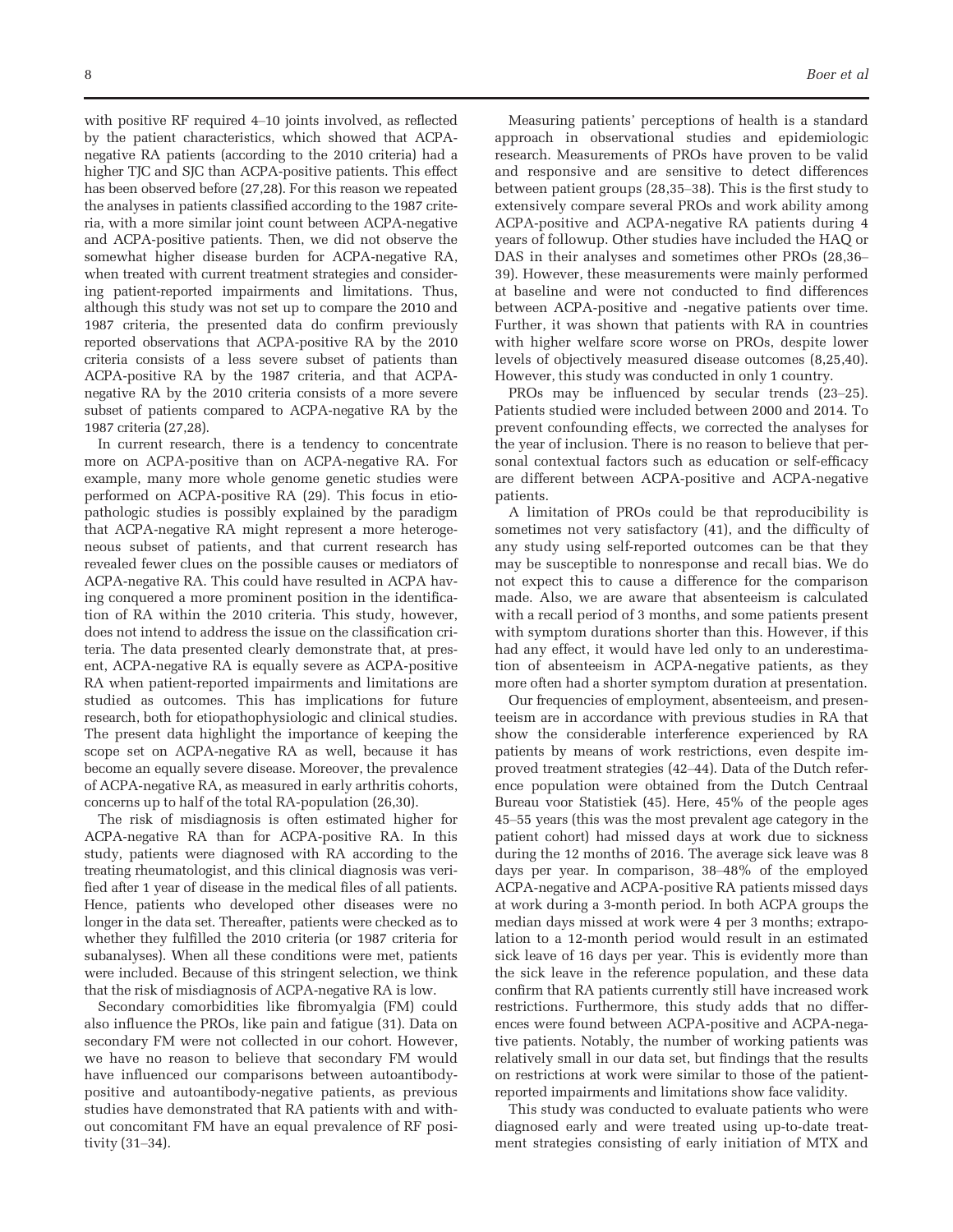DAS-steered treatment adjustments. We cannot compare the actual DMARDs used over time in both groups, as these data were not collected in a sufficiently accurate manner. According to local guidelines, initial treatment of ACPApositive and ACPA-negative RA was similar: the treatment regimen consisted of initial treatment with a DMARD (preferably MTX); in case of failure a second conventional DMARD was started, and in case of subsequent failure a biologic DMARD was allowed. From 2005 onward, in our hospital, DAS-steered treatment became standard (18), meaning that treatment regimens were adjusted based on the individual's disease activity. Analysis of biologic DMARDs used after 2 years of followup revealed that these were used by 9% of ACPA-positive patients and 1% of ACPA-negative patients. Furthermore, the disease activity measured during followup was similar in both groups. Hence, it is possible that the ACPA-positive patients required more, or more aggressive, DMARDs to achieve a similar DAS. Our results could therefore be considered as the consequence of improved treatment strategies. In line with this idea, we evaluated whether PROs were different between ACPA-positive and ACPA-negative patients who were treated in earlier periods with treatment strategies that are now considered outdated. Although the number of patients in this group was smaller, ACPA-positive patients indeed had some PROs that were worse than those of ACPA-negative patients. Results of the present study therefore imply that, thanks to improved treatment strategies, not only have differences between ACPA-positive and ACPA-negative RA in outcomes, such as joint damage severity, diminished or disappeared, but that the same can be seen for differences in PROs.

In conclusion, this study thoroughly compared various PROs and restrictions with work during followup in ACPApositive and ACPA-negative RA patients. The study demonstrated that ACPA-positive and ACPA-negative RA managed with current treatment strategies represent an equally severe subset of disease. We do not know if rheumatologists take PROs into account when making treatment decisions. However, as joint damage becomes less relevant as an outcome, in the future we should explore whether PROs can be considered. Further research is required, but the important personal health impact, as well as the socioeconomic burden highlighted by the present study, implies that efforts to further improve the disease course should be proportional to ACPA-positive and ACPA-negative RA.

#### AUTHOR CONTRIBUTIONS

All authors were involved in drafting the article or revising it critically for important intellectual content, and all authors approved the final version to be submitted for publication. Dr. Boer had full access to all of the data in the study and takes responsibility for the integrity of the data and the accuracy of the data analysis. Study conception and design. Boer, van der Helm van Mil.

Acquisition of data. Boer, van der Helm van Mil.

Analysis and interpretation of data. Boer, Boonen, van der Helm van Mil.

#### REFERENCES

1. Ajeganova S, Humphreys JH, Verheul MK, van Steenbergen HW, van Nies JA, Hafstrom I, et al. Anticitrullinated protein antibodies and rheumatoid factor are associated with increased mortality but with different causes of death in patients with rheumatoid arthritis: a longitudinal study in three European cohorts. Ann Rheum Dis 2016;75:1924– 32.

- 2. Akdemir G, Verheul MK, Heimans L, Wevers de Boer KV, Goekoop-Ruiterman YP, van Oosterhout M, et al. Predictive factors of radiological progression after 2 years of remissionsteered treatment in early arthritis patients: a post hoc analysis of the IMPROVED study. RMD Open 2016;2:e000172.
- 3. Farragher TM, Goodson NJ, Naseem H, Silman AJ, Thomson W, Symmons D, et al. Association of the HLA–DRB1 gene with premature death, particularly from cardiovascular disease, in patients with rheumatoid arthritis and inflammatory polyarthritis. Arthritis Rheum 2008;58:359–69.
- 4. Dadoun S, Zeboulon-Ktorza N, Combescure C, Elhai M, Rozenberg S, Gossec L, et al. Mortality in rheumatoid arthritis over the last fifty years: systematic review and meta-analysis. Joint Bone Spine 2013;80:29–33.
- 5. Ajeganova S, van Steenbergen HW, van Nies JA, Burgers LE, Huizinga TW, van der Helm-van Mil AH. Disease-modifying antirheumatic drug-free sustained remission in rheumatoid arthritis: an increasingly achievable outcome with subsidence of disease symptoms. Ann Rheum Dis 2016;75:867–73.
- 6. Van Steenbergen HW, Tsonaka R, Huizinga TW, Boonen A, van der Helm-van Mil AH. Fatigue in rheumatoid arthritis; a persistent problem: a large longitudinal study. RMD Open 2015;1:e000041.
- 7. Minichiello EL, Boissier MC. Time trends in the incidence, prevalence, and severity of rheumatoid arthritis: a systematic literature review. Joint Bone Spine 2016;83:625–30.
- 8. Pincus T, Sokka T, Kautiainen H. Patients seen for standard rheumatoid arthritis care have significantly better articular, radiographic, laboratory, and functional status in 2000 than in 1985. Arthritis Rheum 2005;52:1009–19.
- 9. Sokka T, Kautiainen H, Hakkinen A, Hannonen P. Radiographic progression is getting milder in patients with early rheumatoid arthritis: results of 3 cohorts over 5 years. J Rheumatol 2004;31:1073–82.
- 10. Heimans L, Wevers-deBoer KV, Ronday HK, Collee G, de Sonnaville PB, Grillet BA, et al. Can we prevent rapid radiological progression in patients with early rheumatoid arthritis? Clin Rheumatol 2015;34:163–6.
- 11. Van Nies JA, van der Helm-van Mil AH. Is early remission associated with improved survival or is arthritis persistency associated with increased mortality in early arthritis? Comparisons with the general population. Ann Rheum Dis 2013; 72:e25.
- 12. Lacaille D, Avina-Zubieta JA, Sayre EC, Abrahamowicz M. Improvement in 5-year mortality in incident rheumatoid arthritis compared with the general population-closing the mortality gap. Ann Rheum Dis 2017;76:1057–63.
- 13. Myasoedova E, Gabriel S, Matteson EL, Davis JM III, Therneau TM, Crowson CS. Decreased cardiovascular mortality in patients with incident rheumatoid arthritis (RA) in recent years: dawn of a new era in cardiovascular disease in RA? J Rheumatol 2017;44:732–9.
- 14. Van Tuyl LH, Sadlonova M, Hewlett S, Davis B, Flurey C, Goel N, et al. The patient perspective on absence of disease activity in rheumatoid arthritis: a survey to identify key domains of patient-perceived remission. Ann Rheum Dis 2017;76:855–61.
- 15. Lenssinck ML, Burdorf A, Boonen A, Gignac MA, Hazes JM, Luime JJ. Consequences of inflammatory arthritis for workplace productivity loss and sick leave: a systematic review. Ann Rheum Dis 2013;72:493–505.
- 16. De Rooy DP, van der Linden MP, Knevel R, Huizinga TW, van der Helm-van Mil AH. Predicting arthritis outcomes: what can be learned from the Leiden Early Arthritis Clinic? Rheumatology (Oxford) 2011;50:93–100.
- 17. Combe B, Landewe R, Lukas C, Bolosiu HD, Breedveld F, Dougados M, et al. EULAR recommendations for the management of early arthritis: report of a task force of the European Standing Committee for International Clinical Studies